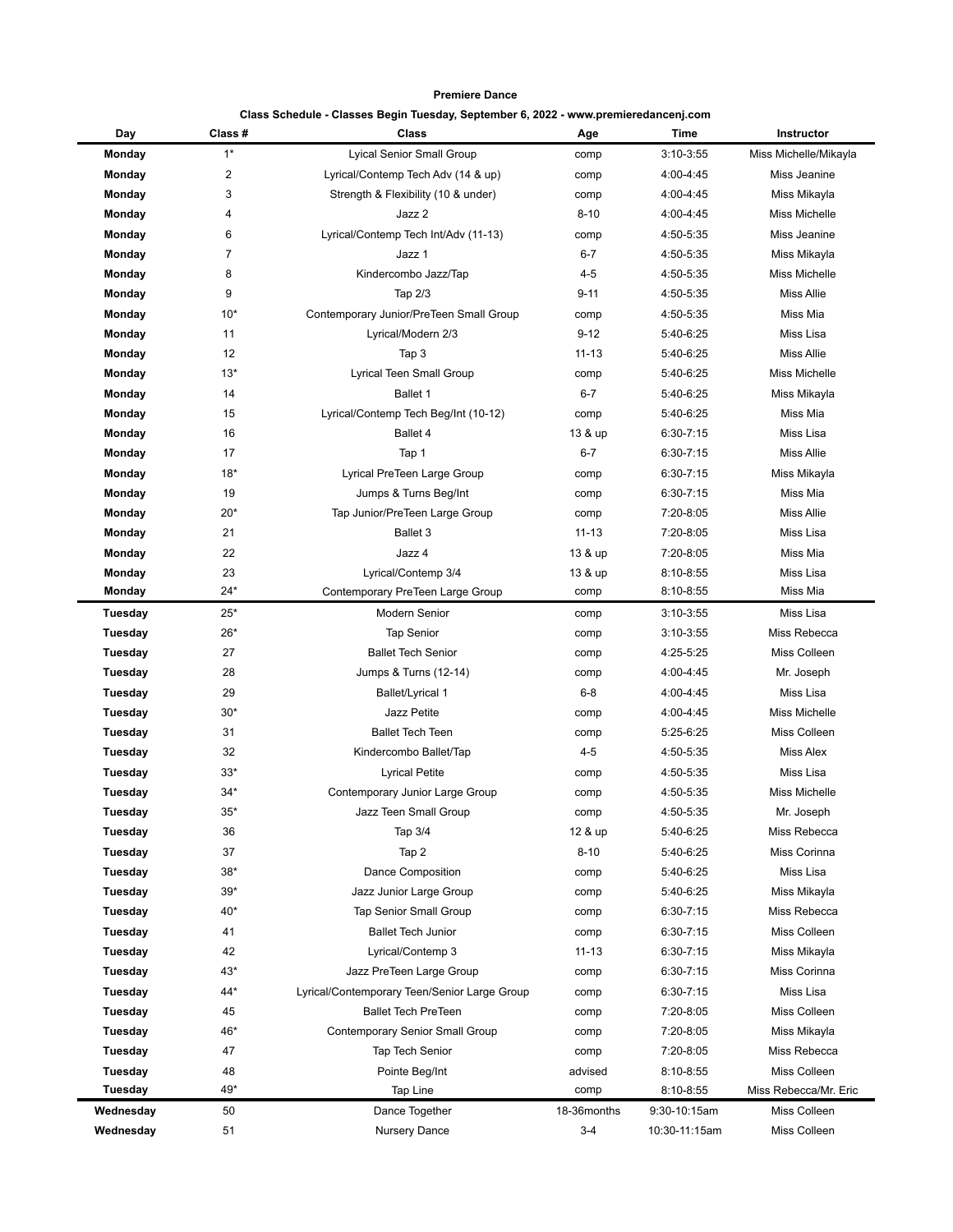| Wednesday       | 53     | <b>Tap Tech Petite</b>                | comp      | 4:00-4:45     | <b>Miss Allie</b>        |
|-----------------|--------|---------------------------------------|-----------|---------------|--------------------------|
| Wednesday       | 54     | Strength & Flexibility (12 & up)      | comp      | 4:00-4:45     | Mr. Joseph               |
| Wednesday       | 55     | Lyrical 1                             | $6 - 7$   | 4:00-4:45     | <b>Miss Michelle</b>     |
| Wednesday       | 56     | Lyrical/Contemporary 2                | $7 - 10$  | 4:50-5:35     | Miss Lea                 |
| Wednesday       | $57*$  | Contemporary Teen Large Group         | comp      | 4:50-5:35     | <b>Miss Michelle</b>     |
| Wednesday       | 58     | Ballet Adv (12 & Up)                  | comp      | 4:50-5:35     | Mr. Joseph               |
| Wednesday       | 59*    | Tap Junior/Preteen Small Group        | comp      | 4:50-5:35     | <b>Miss Allie</b>        |
| Wednesday       | 60     | Hip Hop 1                             | $6 - 7$   | 4:50-5:35     | Miss Jeanine             |
| Wednesday       | $61*$  | Hip Hop Teen Small Group              | comp      | 5:40-6:25     | Miss Jeanine             |
| Wednesday       | $62*$  | Jumps & Turns Int/Adv                 | comp      | 5:40-6:25     | Mr. Joseph               |
| Wednesday       | $63*$  | <b>Tap Petite</b>                     | comp      | 5:40-6:25     | <b>Miss Allie</b>        |
| Wednesday       | 64     | Jazz/Hip Hop                          | $7 - 10$  | 5:40-6:25     | Miss Lea                 |
| Wednesday       | 65     | Jazz Tech Pre-Teen/Teen (11-13)       | comp      | 5:40-6:25     | Miss Corinna             |
| Wednesday       | 66*    | Broadway Jazz Line                    | comp      | $6:30 - 7:15$ | Mr. Joseph               |
| Wednesday       | 67     | Hip Hop 2                             | $8 - 10$  | $6:30 - 7:15$ | Miss Lea                 |
| Wednesday       | 68*    | Hip Hop Petite/Junior Large Group     | comp      | $6:30 - 7:15$ | Miss Jeanine             |
| Wednesday       | 69     | Jazz 3                                | $11 - 13$ | $6:30 - 7:15$ | Miss Corinna             |
| Wednesday       | 70     | Tap Tech Junior/Preteen               | comp      | $6:30 - 7:15$ | <b>Miss Allie</b>        |
| Wednesday       | $71*$  | Jazz Teen Large Group                 | comp      | 7:20-8:05     | Mr. Joseph               |
| Wednesday       | $72*$  | Hip Hop Preteen Large Group           | comp      | 7:20-8:05     | Miss Jeanine             |
| Wednesday       | 74     | Hip Hop 4                             | 13 & up   | 7:20-8:05     | Miss Lea                 |
| Wednesday       | 75     | Jumps & Turns Adv                     | comp      | $8:10-8:55$   | Mr. Joseph               |
| Wednesday       | 76*    | Hip Hop Teen/Senior Large Group       | comp      | 8:10-8:55     | Miss Jeanine             |
| Thursday        | 77     | Jazz Tech Senior                      | comp      | $3:10-3:55$   | Mr. Joseph               |
| Thursday        | 78     | Jazz 1/2                              | $7 - 10$  | 4:00-4:45     | <b>Miss Michelle</b>     |
| Thursday        | 79*    | Jazz Senior Small Group               | comp      | 4:00-4:45     | Mr. Joseph               |
| Thursday        | 80     | Jazz Tech Teen                        | comp      | 4:00-4:45     | Miss Jeanine             |
| Thursday        | 81     | Jazz Tech Adv (13-15)                 | comp      | 4:50-5:35     | Mr. Joseph               |
| Thursday        | $82*$  | Lyrical Junior Large Group            | comp      | 4:50-5:35     | <b>Miss Michelle</b>     |
| Thursday        | 83     | Nursery Dance                         | $3 - 4$   | 4:50-5:35     | Miss Colleen             |
| Thursday        | 84     | Jazz/Hip Hop                          | $7 - 10$  | 4:50-5:35     | Miss Jeanine             |
| Thursday        | 85     | Lyrical 1/2                           | $7 - 10$  | 5:40-6:25     | Miss Mikayla             |
| <b>Thursday</b> | 86*    | Lyrical/Contemp Large Group (Advised) | comp      | 5:40-6:25     | Mr. Joseph/Miss Michelle |
| Thursday        | 87     | Kindercombo Ballet/Tap                | $4 - 5$   | 5:40-6:25     | Miss Colleen             |
| Thursday        | 88     | Jazz 2                                | $8 - 10$  | 5:40-6:25     | Miss Jeanine             |
| <b>Thursday</b> | 89     | Tap 4                                 | 13 & up   | 5:40-6:25     | Miss Rebecca             |
| Thursday        | 90     | Tap Tech Teen                         | comp      | $6:30 - 7:15$ | Miss Rebecca             |
| Thursday        | 91     | Ballet 2/3                            | $8 - 12$  | $6:30 - 7:15$ | Miss Colleen             |
| Thursday        | 92     | Jazz/Contemp 3/4                      | 12 & up   | $6:30 - 7:15$ | Miss Mikayla             |
| Thursday        | $93*$  | Jazz Senior Large Group               | comp      | $6:30 - 7:15$ | Mr. Joseph               |
| Thursday        | $94*$  | Modern Junior/PreTeen                 | comp      | $6:30 - 7:15$ | Miss Lisa                |
| Thursday        | 95     | Modern Techniques (11-14)             | comp      | 7:20-8:05     | Miss Lisa                |
| Thursday        | 96     | Hip Hop 3                             | $11 - 13$ | 7:20-8:05     | Miss Jeanine             |
| Thursday        | $97*$  | Tap Teen Large Group                  | comp      | 7:20-8:05     | Miss Rebecca             |
| Thursday        | 98     | Pointe Advanced                       | advised   | 7:20-8:05     | Miss Colleen             |
| Thursday        | 99     | Lyrical 4                             | 13 & up   | 7:20-8:05     | Miss Mikayla             |
| Thursday        | 100    | Modern/Contemp 4                      | 13 & up   | 8:10-8:55     | Miss Lisa                |
| Thursday        | $101*$ | <b>Ballet Group</b>                   | comp      | 8:10-8:55     | Miss Colleen             |
| Thursday        | 102    | Adult Dance Jazz/Lyrical/Contemp      | $18 +$    | 8:10-8:55     | Miss Mikayla             |
| Thursday        | 103    | Hip Hop Fundementals Int/Adv          | 12 & up   | 8:10-8:55     | Miss Jeanine             |
| <b>Thursday</b> | $104*$ | Tap Teen Small Group                  | comp      | 8:10-8:55     | Miss Rebecca             |
| Friday          | 105    | <b>Ballet Tech Teen/Senior</b>        | comp      | 3:45-4:45     | Miss Colleen             |
| Friday          | 106    | Jazz/Lyrical Tech Petite              | comp      | 4:00-4:45     | Miss Mikayla             |